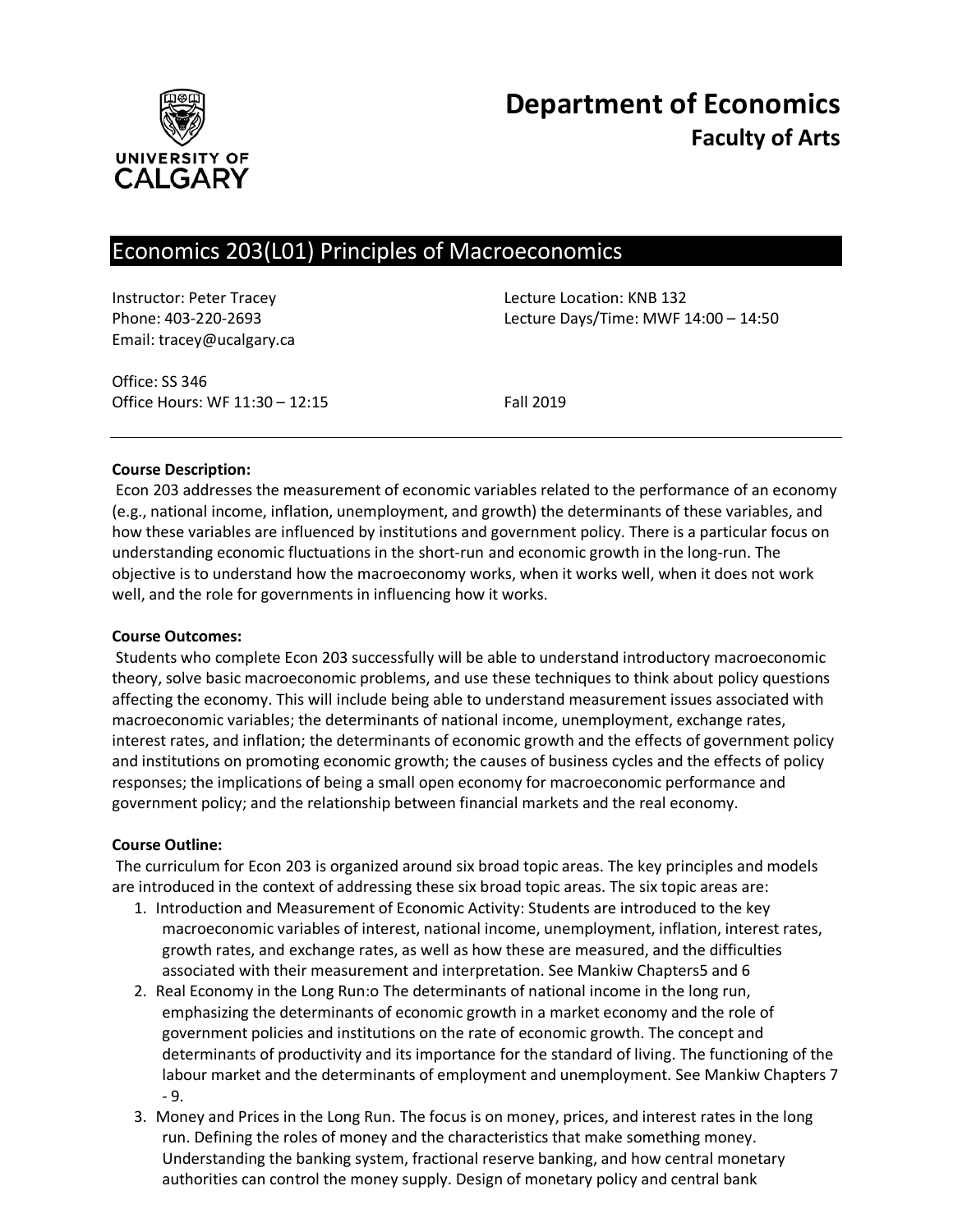independence. The causes, costs, and benefits of inflation. The linkage between monetary policy and interest rates. See Mankiw Chapters 10 – 11.

- 4. Open economy macro. Foreign exchange rates and markets, balance of payments, and international capital flows. The implications of a small open economy for interest rates, exchange rates, and the level of economic activity, as well as on the effect of government policy. See Mankiw Chapters 12 – 13.
- 5. Economic Fluctuations and Stabilization: Short Run Macroeconomics. Macroeconomic modelling in the short run: aggregate demand and aggregate supply. Business cycles and the inherent instability of market economies and the potential role for fiscal and monetary policy to stabilize the economy. Linkages between the real and financial sides of the economy, including financial leveraging and asset bubbles and their liquidation. The Philips curve, supply shocks, and expectations. The effects and consequences of government debt and deficits. See Mankiw Chapters  $14 - 16$ .
- 6. Debates in Macroeconomic Policy. See Mankiw Chapter 17

## **Prerequisites/corequisites:** Economics 201

**Required Textbook(s):** Mankiw, Kneebone, McKenzie, *Principles of Macroeconomics*, 7th Canadian Edition

## **Recommended Textbook(s):** None

## **Books on Reserve:** None

## **Desire2Learn:**

This course will make use of the Desire2Learn (D2L) platform. Students who are registered in the course can log on at [http://d2l.ucalgary.ca](http://d2l.ucalgary.ca/) through their student centre. Please note that D2L features a class e-mail list that may be used to distribute course-related information. These e-mails go to your University of Calgary e-mail addresses only.

## **Tutorials:**

Students are expected to attend the weekly tutorial section to which they have been assigned. During the tutorials, the TA will discuss pre-assigned questions and additional material relevant to the course that is not covered in lectures.

## **Grade Determination and Final Examination Details:**

| Assignment 1 | 10% | Monday, October 7 at the beginning of class |
|--------------|-----|---------------------------------------------|
| Midterm Test | 30% | Monday October 21 in class                  |
| Assignment 2 | 10% | Monday November 4 at the beginning of class |
| Final Exam   | 50% | Scheduled by Registrar                      |

The official grading system will be used. Se[e http://www.ucalgary.ca/pubs/calendar/current/f-1-1.html.](http://www.ucalgary.ca/pubs/calendar/current/f-1-1.html)

A passing grade on any particular component of the course is not required for a student to pass the course as a whole.

If a student's letter grade on the final exam exceeds their midterm(s) letter grade, the weight of the midterm(s) is (are) transferred to the final exam. The student must have written the midterm(s) or provided supporting documentation for the absence(s) such as a medical note or statutory declaration.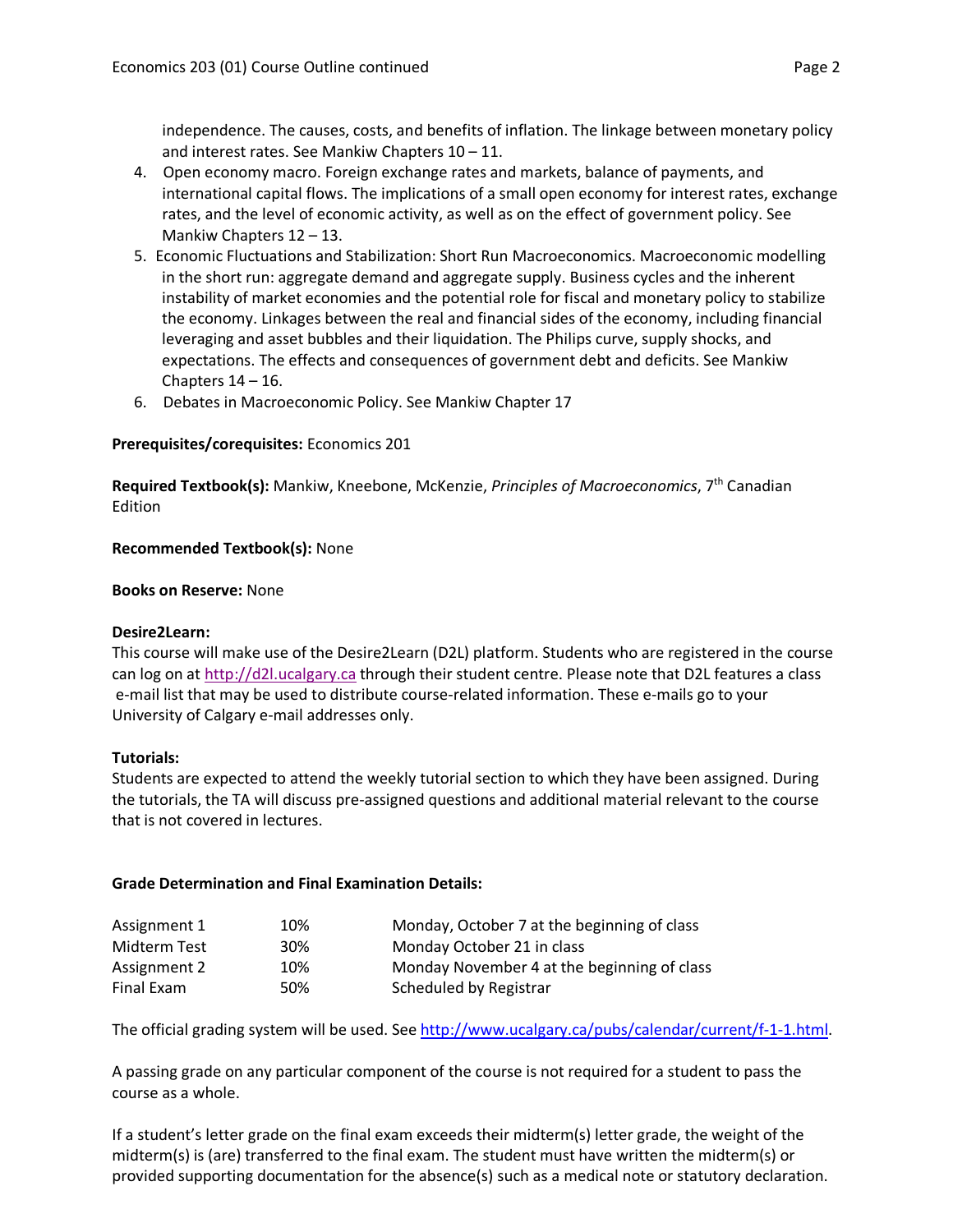As per the Writing Across the Curriculum Statement in the Calendar, writing and grading thereof will be a factor in the evaluation of student work. [See https://www.ucalgary.ca/pubs/calendar/current/e-](https://www.ucalgary.ca/pubs/calendar/current/e-2.html)[2.html.](https://www.ucalgary.ca/pubs/calendar/current/e-2.html)

Any student work which remains undistributed after the last day of classes will be available to students through the instructor's office during the instructor's office hours.

The final examination will be comprehensive, scheduled by the Registrar, held in a classroom, and last 2 hours. If a student cannot write their final exam on the date assigned by the Registrar's Office, they need to apply for a deferred exam [www.ucalgary.ca/registrar/exams/deferred\\_final.](http://www.ucalgary.ca/registrar/exams/deferred_final) Under no circumstance will this be accommodated by the Department.

Tests and exams WILL involve multiple choice questions.

Graphing calculators, cellphones, textbooks, course notes, and other electronic devices will not be allowed during the writing of tests or final examinations. Students are reminded that simply being able to access their cellphone during an exam is academic misconduct.

THERE WILL BE NO MAKEUP OR DEFERRED QUIZZES/TESTS/EXAMS under any circumstances, nor may the quizzes/tests/exams be written early. Students unable to write the quizzes/tests/exams because of documented illness, family emergency, religious observance, or university-sanctioned event will have the weight shifted to the final examination; otherwise a grade of zero will be assigned.

# **Reappraisal of Grades and Intellectual Honesty:**

*For reappraisal of graded term work, see Calendar I.2* <http://www.ucalgary.ca/pubs/calendar/current/i-2.html>

*For reappraisal of final grade, see Calendar I.3* <http://www.ucalgary.ca/pubs/calendar/current/i-3.html>

*Statement of Intellectual Dishonesty, see Calendar K.4* <http://www.ucalgary.ca/pubs/calendar/current/k-4.html>

*Plagiarism and Other Academic Misconduct, see Calendar K.5* <http://www.ucalgary.ca/pubs/calendar/current/k-5.html>

## **Academic Accommodations:**

Students seeking an accommodation based on disability or medical concerns should contact Student Accessibility Services; SAS will process the request and issue letters of accommodation to instructors. Students who require an accommodation in relation to their coursework based on a protected ground other than disability should communicate this need in writing to their Instructor. The full policy on Student Accommodations is available at [http://www.ucalgary.ca/policies/files/policies/student](http://www.ucalgary.ca/policies/files/policies/student-accommodation-policy.pdf)[accommodation-policy.pdf.](http://www.ucalgary.ca/policies/files/policies/student-accommodation-policy.pdf)

# **Freedom of Information and Protection of Privacy (FOIP) Act:**

Personal information is collected in accordance with FOIP. Assignments can only be returned to the student and will be accessible only to authorized faculty and staff. For more information, see <http://www.ucalgary.ca/legalservices/files/legalservices/faq-students.pdf> and [http://www.ucalgary.ca/legalservices/files/legalservices/faq-faculty\\_0.pdf.](http://www.ucalgary.ca/legalservices/files/legalservices/faq-faculty_0.pdf)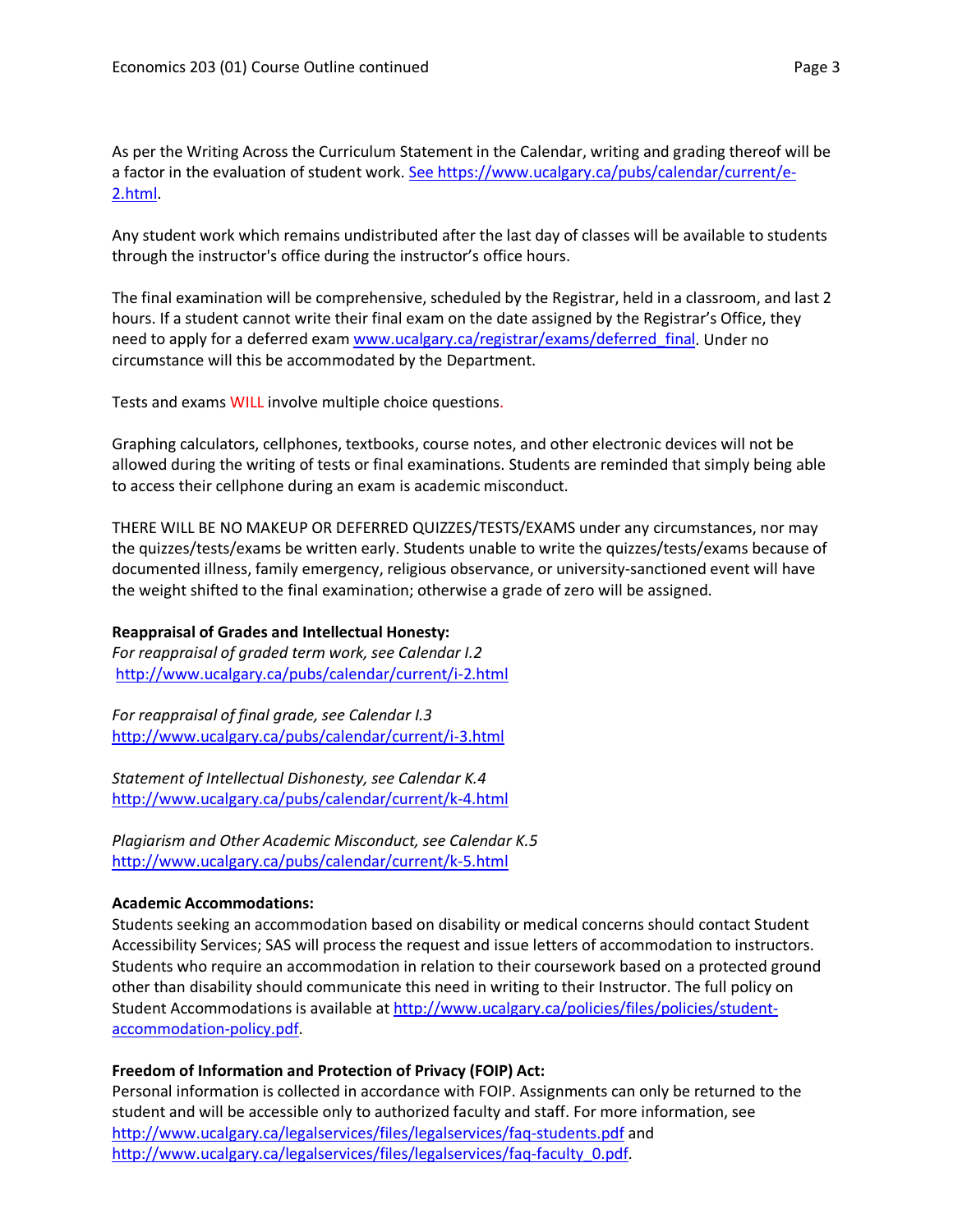## **Internet and Electronic Communication Device information:**

The use of cell phones for any purpose in class is prohibited. Computers and tablets may be used for note taking only unless otherwise authorized by the instructor.

# **Copyright Legislation:**

See the University of Calgary policy on Acceptable Use of Material Protected by Copyright at [www.ucalgary.ca/policies/files/policies/acceptable-use-of-material-protected-by-copyright.pdf.](http://www.ucalgary.ca/policies/files/policies/acceptable-use-of-material-protected-by-copyright.pdf) Students who use material protected by copyright in violation of this policy may be disciplined under the Non-Academic Misconduct Policy.

# **Important Dates:**

Please check:<http://www.ucalgary.ca/pubs/calendar/current/academic-schedule.html>

# **Student Organizations:**

Faculty of Arts Students' Association (F.A.S.A.): Economics Department Representative Office: SS 803, E-mail: [econrep@fasaucalgary.ca](mailto:econrep@fasaucalgary.ca) and Web: [www.fasaucalgary.ca.](http://www.fasaucalgary.ca/)

Society of Undergraduates in Economics: [https://www.ucalgarysue.com/.](https://www.ucalgarysue.com/)

Society of Undergraduates in Economics is a student run organization whose main purpose is to assist undergraduate economics students to succeed both academically and socially at the University of Calgary. Services include access to the exam bank, career events such as Industry Night and information sessions, mentorship programs, and social events for members. They invite you to join by contacting SUE at societyofundergradsineconomics@gmail.com.

# **Faculty of Arts Program Advising and Student Information Resources:**

- Have a question, but not sure where to start? The Arts Students' Centre is your information resource for everything in Arts! Drop in at SS102, call them at 403-220-3580, or email them at [artsads@ucalgary.ca.](mailto:artsads@ucalgary.ca) You can also visit the Faculty of Arts website at [http://arts.ucalgary.ca/undergraduate,](http://arts.ucalgary.ca/undergraduate) which has detailed information on common academic concerns, including program planning and advice.
- For registration (add/drop/swap), paying fees and assistance with your Student Centre, contact Enrolment Services at 403-210-ROCK [7625] or visit them in the MacKimmie Library Block.

# **Student Support and Resources:**

- See https://www.ucalgary.ca/registrar/registration/course-outlines for information on campus mental health resources, the Student Ombuds' Office, Student Success Centre, Safewalk, and Emergency Evacuation and Assembly.
- Online writing resources are available at [https://ucalgary.ca/student-services/student](https://ucalgary.ca/student-services/student-success/writing-support)[success/writing-support.](https://ucalgary.ca/student-services/student-success/writing-support)